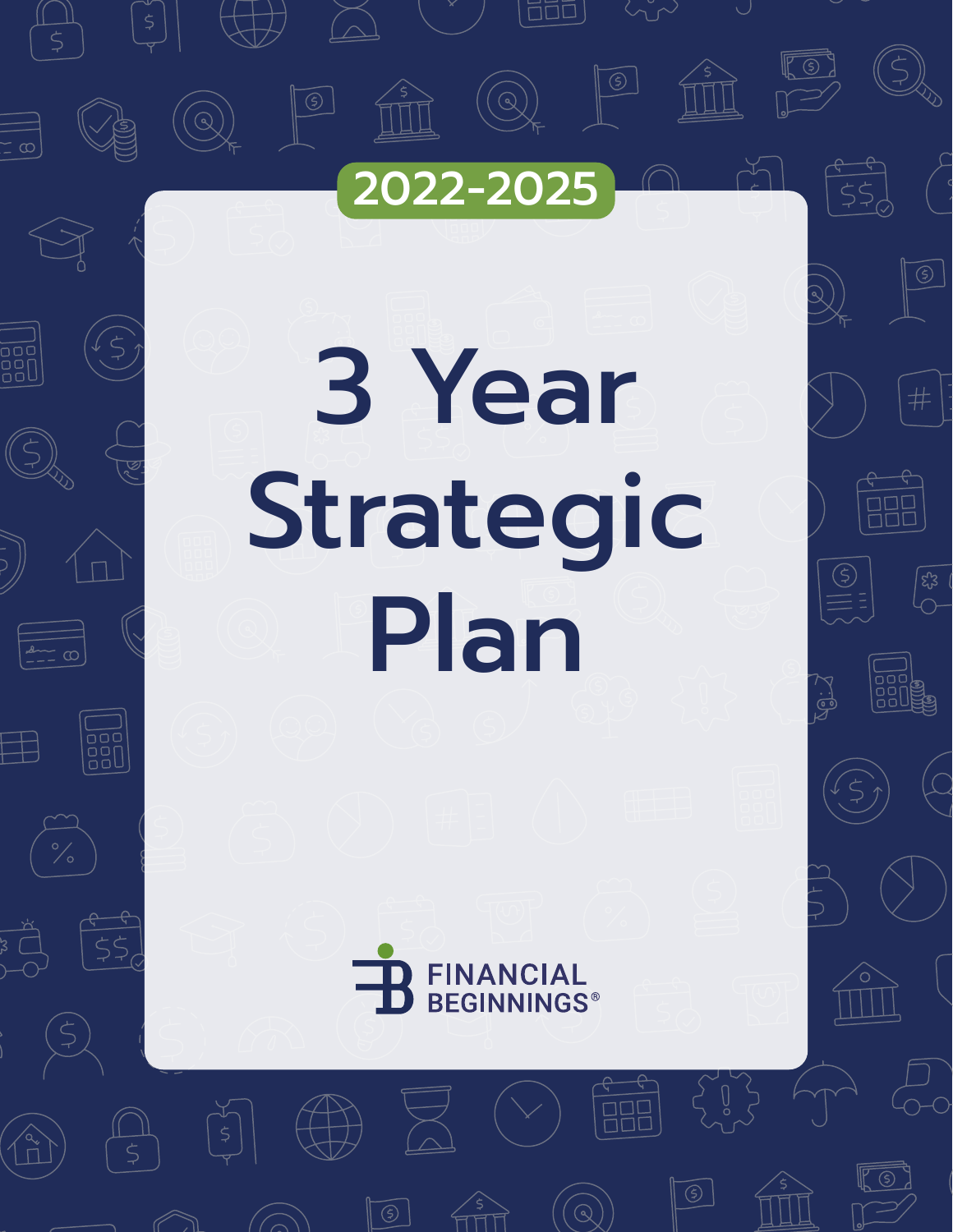## **INCREASED REACH. HIGHER IMPACT. GREATER ACCESS.**

A comprehensive strategic plan is developed every three years to help guide our efforts to provide effective programming to more learners across the country. Staff, volunteers, educators, funders, board members, and other partners came together during the most recent planning period to help shape Financial Beginnings' next phase. This collaborative exercise energized the team and brought new life and direction to the organization and its collective goals.



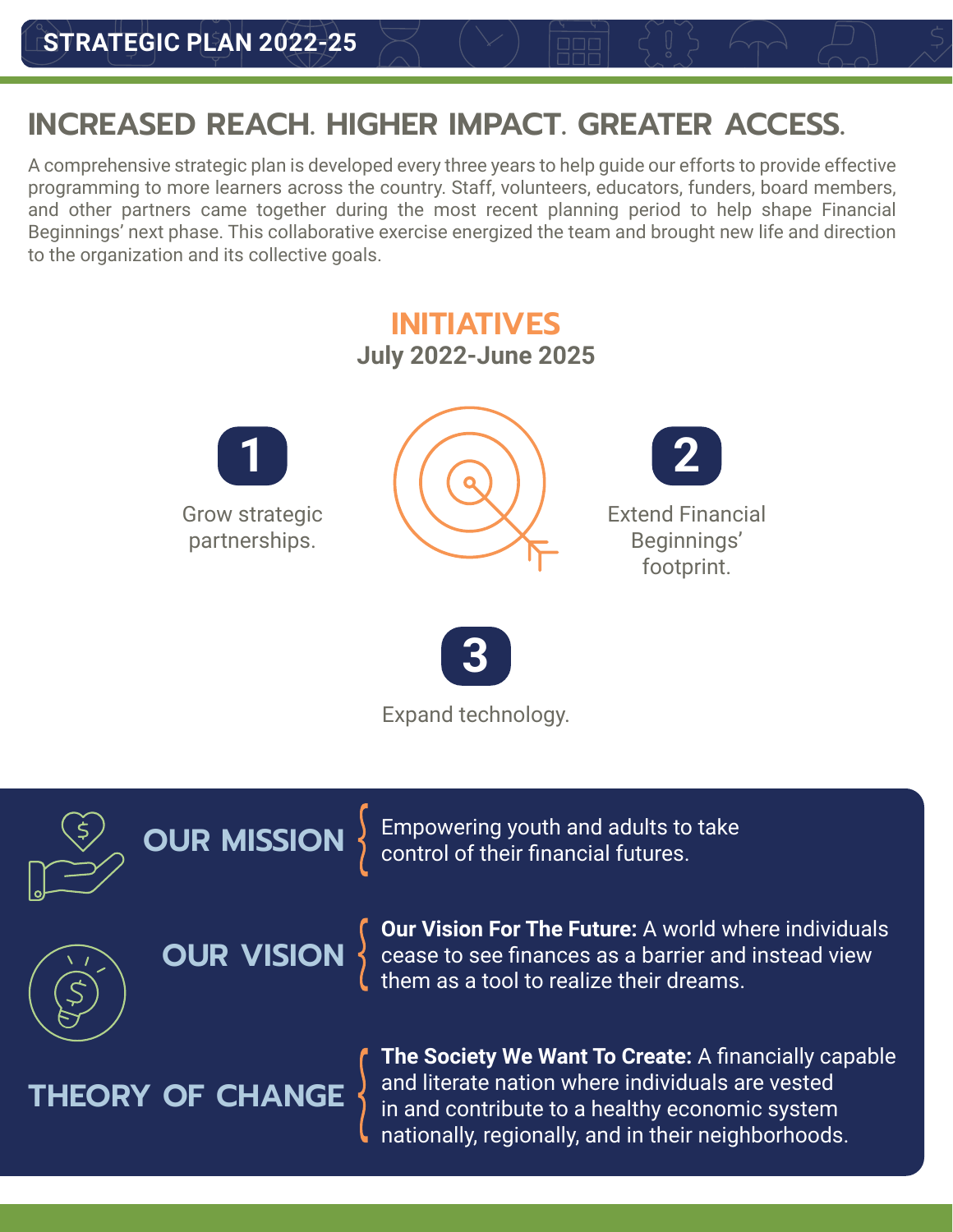## **MARKET PRESENCE STRATEGIES**

## **Develop a nationwide network of qualified and committed volunteers.**

- Broaden the scope of volunteering beyond mere presenting
- Develop expanded volunteer roles and certification process
- Launch marketing communications campaigns that raise awareness, interest, and action surrounding Financial Beginnings volunteerism
- Provide virtual and in-person opportunities for volunteers to connect and share experiences

**Differentiate the Financial Beginnings brand by positioning the organization as a versatile, high-quality/high-impact personal finance content and programming provider.**

- Highlight flexibility in program delivery (in-person, virtual, hybrid, self-guided, etc.)
- Create and share Financial Beginnings case studies that demonstrate impact

## **Differentiate the Financial Beginnings brand by expanding audiences to include family units and parents.**

- Develop content that specifically caters to families
- Establish subscription service that delivers personal finance education lessons directly to households
- Co-brand with strategically- and mission-aligned national organizations and corporations

**Leverage paid and earned national media to raise awareness and interest surrounding financial education broadly and Financial Beginnings specifically.**

- Pitch stories to relevant national publications on the economic impact of financial education
- Secure contributing author positions at national finance publications
- Participate in and sponsor relevant podcast series/programming
- Develop and launch national media plan

**Become part of the national discourse on equitable financial education by establishing strategic alliances with national organizations that advocate for related causes.**

**Adopt a grass roots outreach approach to engage families on the importance of financial education in the home, in schools, and in the broader community.**

- Educate parents and community leaders on the value of financial literacy
- Identify and "deputize" individuals interested in volunteering as community advocates
- Provide outreach materials that empower and support community volunteers
- Host local community events that raise awareness of the importance of financial education and Financial Beginnings programming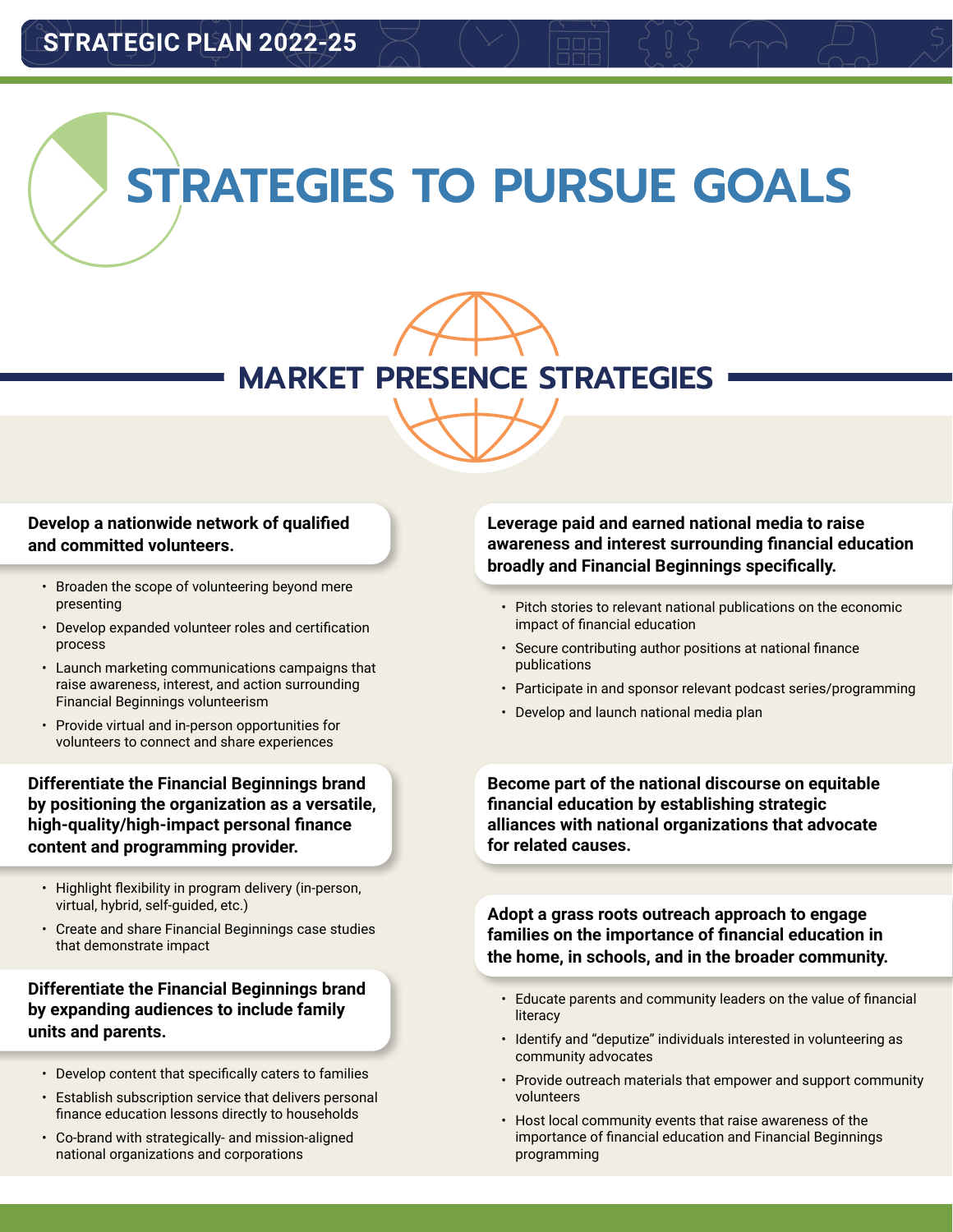

## **DISTRIBUTION NETWORK STRATEGIES**

### **Offer a tiered membership model.**

- Licensing membership level that offers complete flexibility on curricula bundling, branding, and delivery
- Preferred affiliate membership level that operates under minimum requirements with Financial Beginnings brand
- Premium affiliate membership level that operates as a high performance tier, based on reported delivery scope, assessed quality, and impact
- Current affiliates choose their beginning membership level
- Certification and regular renewal processes developed

### **Leverage networks of local relationships to expand nationally.**

### **Deploy a team to grow membership.**

- Secure and equip the team
- Aggressively market content licensing
- Develop and employ a preferred operating procedure for establishing new affiliate memberships
- Deploy membership launch and development teams to incubate strong affiliate members who specialize in delivery, volunteer training and engagement, and fundraising
- Provide board and volunteer training that unifies the brand nationally
- Provide national training certification

## **Utilize nonrevenue generating networks to grow the brand.**

• Networks will help to determine where to seek new memberships (e.g., curricula downloads, Learning Management System - LMS)

**Strengthen the organization's national reputation and relationships by convening a summit for ideation and elevation, engaging members, legislators, partners, and contemporaries.**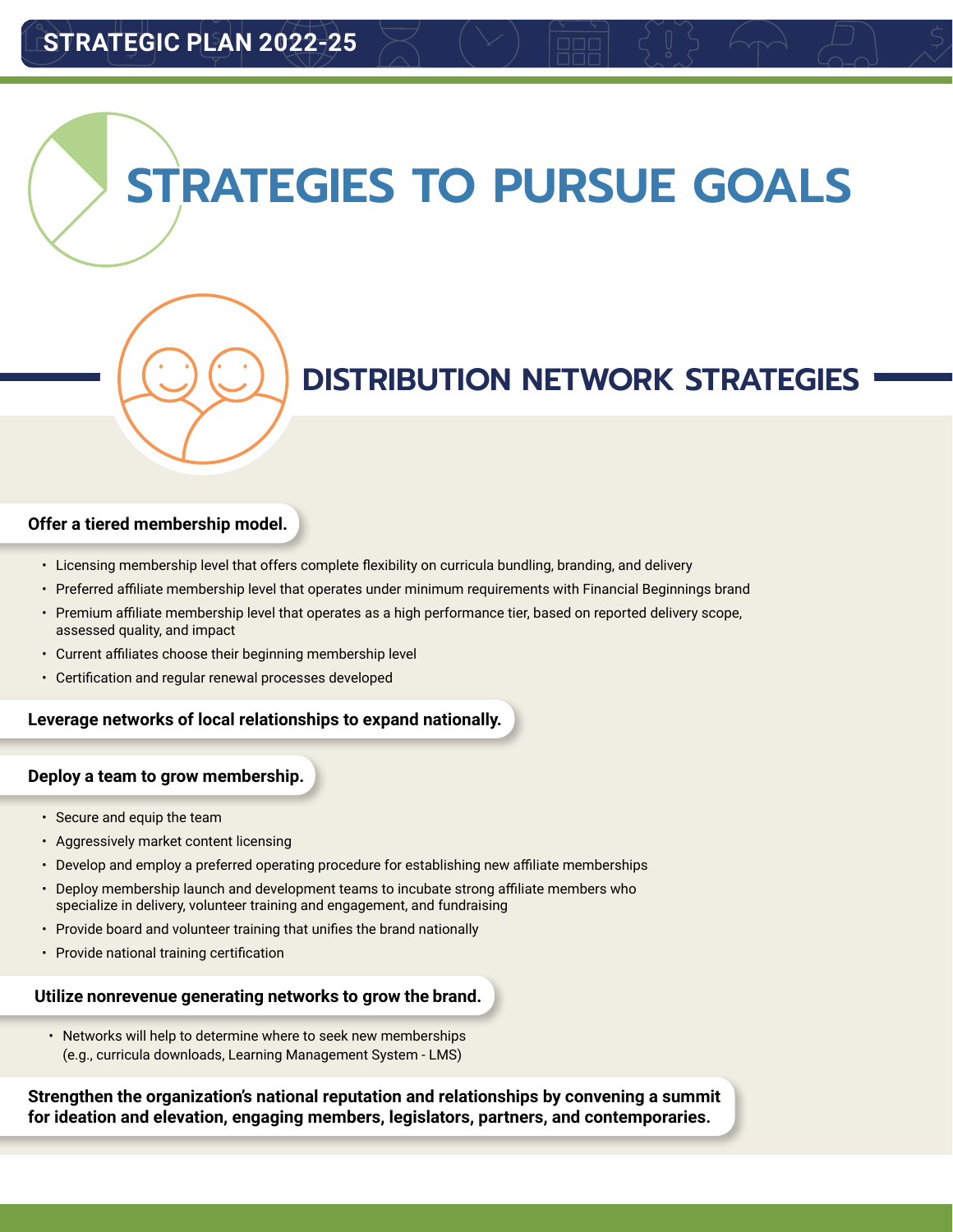## **PRODUCTS & SERVICES STRATEGIES**

### **Develop, collect/aggregate, curate, and offer personal finance curricula.**

- Develop curricula and keep updated
- Utilize content experts, learners, and volunteers in development of curricula
- Foster local and national repositories of stakeholder curated content

### **Rapidly prototype tech platforms, adopting those with optimal fit for the future.**

- Couple technology platforms with the next (and successive) rounds of customizable curricula
- Utilize technology so learners can "continue the learning" beyond the classroom

#### **Develop wraparound resources to serve diverse communities.**

- Develop tools to help hosts and volunteers connect with and best serve learners
- Provide trainings and resources to help volunteers understand how to serve diverse learners
- Establish and support a Diversity, Equity, and Inclusion (DEI) committee that helps to inform curricula development, volunteer training, and host interactions that will in turn serve the diverse needs of learners

## **Reconfigure programs/training to meet the changing education environment and organizational growth.**

- Further refine à la carte programming
- Flexibility built into membership model to allow for customized delivery of content
- Develop and employ a module selection guide (software, app, "stitching") to aid in program delivery decisions
- Distribute the content for free into other LMSs
- Expand LMS to serve additional age groups, employees, volunteers, and board members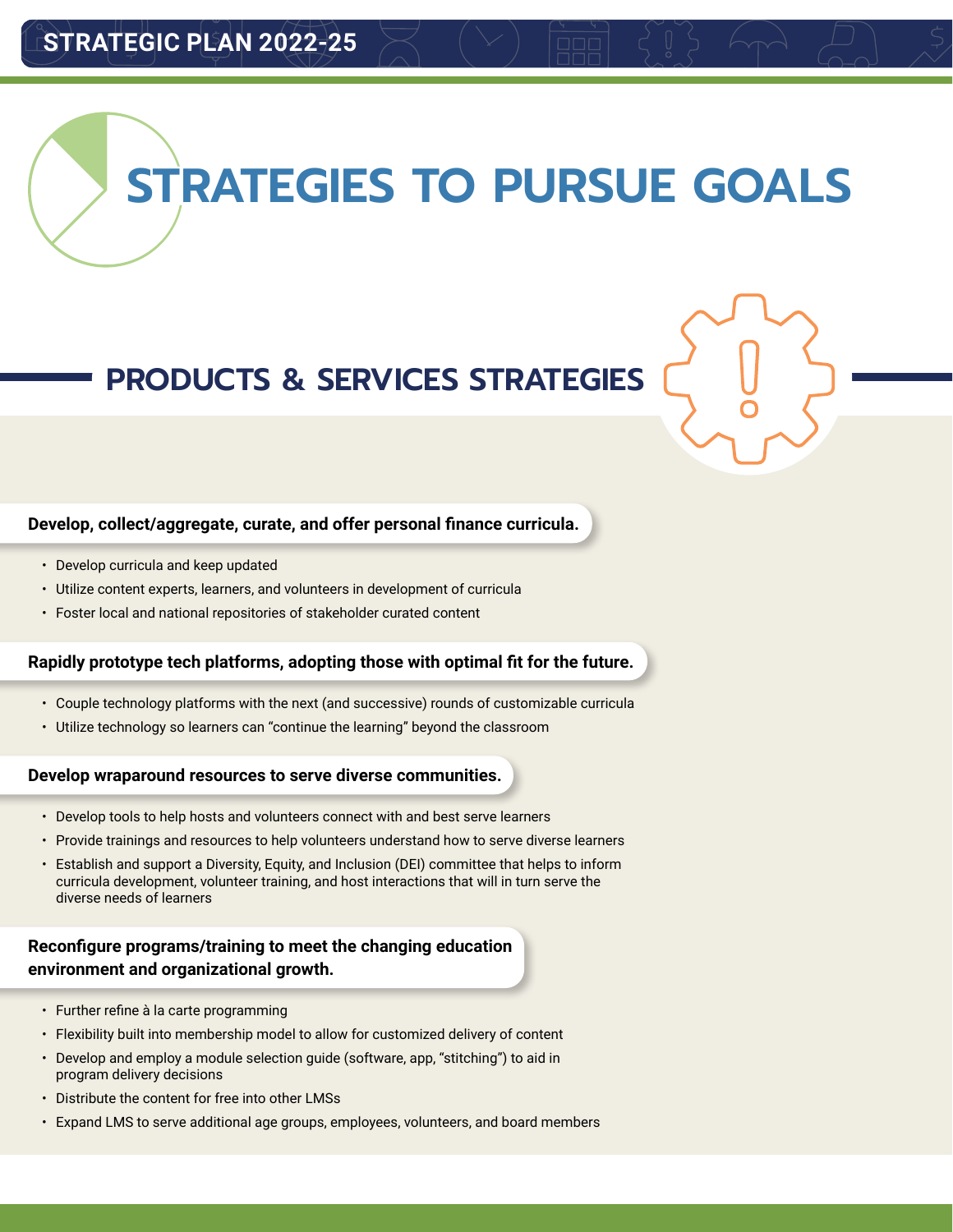

## **RESOURCE STRATEGIES**

**Create new revenue streams from existing partners and from existing products/capabilities.**

### **Identify areas to improve FBUSA Board governance.**

- Make improvements to agenda for each meeting to be more effective
- Establish optimal meeting frequency and necessary meeting preparation
- Improve efficiency of decision-making process
- Determine what decisions warrant FBUSA involvement and when outside counsel should be solicited
- Conduct annual review of the bylaws

**Better align FBUSA Board representation with the communities Financial Beginnings serves.**

**Recruit and retain FBUSA Board members to align with new strategic plan.**

- Match candidate expertise with strategic plan needs
- Build out board governance committee
- Make improvements to board size and composition

**Elevate Board attention to national expansion, advocacy, program innovation, impact assessment, corporate philanthropy, and CEO succession.**

## **Capitalize the acceleration of national expansion.**

- Seek philanthropic support (corporate, individual, foundation) for rapid roll-out and seeding new market start-ups (with 3-year payback plan)
- Launch a national fundraising campaign for an affiliate startup, growth and development fund  $-$  "fund a family"
- Once launched, higher affiliate membership dues will be applied for a period to pay back the fund (which fuels subsequent affiliate start-ups)
- Continually fund "incubator funds" resources available to low capacity/high importance affiliates (determined through DEI/equitable access lens) for low-interest/no-interest/ forgivable loans to get a new affiliate member off the ground and earning

## **Redefine, diversify, and expand resource generation.**

- Human capital
- Knowledge assets
- In-kind support (software platforms, printing, etc.)